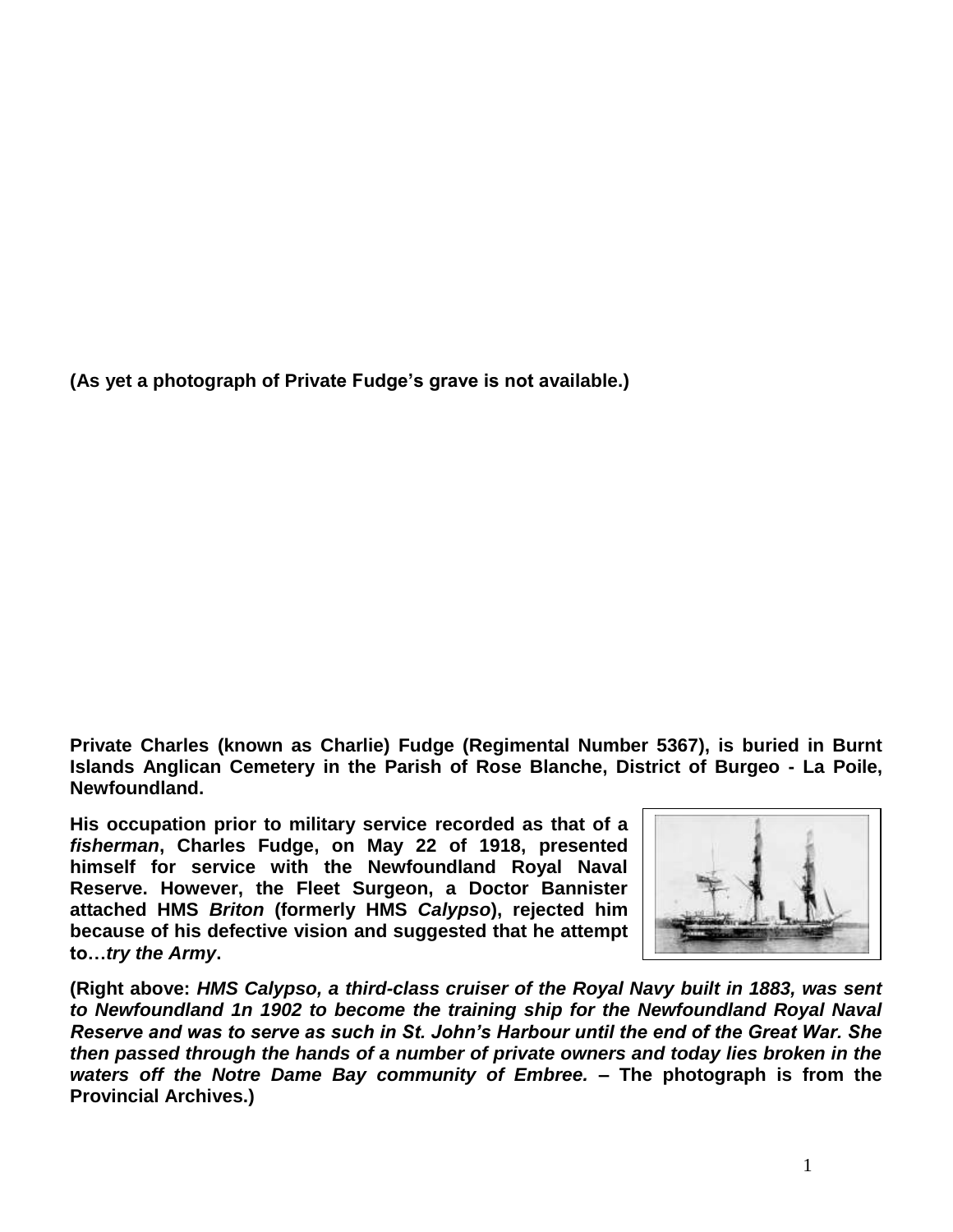**Charles Fudge thus presented himself for medical examination on the morrow, May 23 of 1916 at the** *Church Lads Brigade Armoury***\* in St. John's, capital city of the Dominion of Newfoundland. It was a procedure which, on this second occasion, would pronounce him as being…***Fit for Foreign Service.*

*\*The building was to serve as the Regimental Headquarters in Newfoundland for the duration of the conflict.*

**It was on the day of that medical assessment, May 23, and at the same venue, that Charles Fudge was now to be enlisted. He was engaged…***for the duration of the war\****…at the daily private soldier's rate of a single dollar to which was to be appended a ten-cent per diem Field Allowance.** 

*\*At the outset of the War, perhaps because it was felt by the authorities that it would be a conflict of short duration, the recruits enlisted for only a single year. As the War progressed, however, this was obviously going to cause problems and the men were encouraged to re-enlist***.** *Later recruits – as of or about May of 1916 - signed on for the 'Duration' at the time of their original enlistment.*

**A further several hours were then to go by before there came to pass, again at the** *CLB Armoury* **on Harvey Road, the final formality of his enlistment: attestation. On that same twenty-third day of May\* he pledged his allegiance to the reigning monarch, George V, whereupon, at that moment, Charles Fudge became…***a soldier of the King.*

**\****This was the month during which the Newfoundland Military Service Act (conscription) came into effect. From May 11 through to the end of the War, the Department of Militia called a total of 1,470 men into active service***.** *However, nothing amongst his papers appears to suggest under which circumstances – as a volunteer or a conscripted man – Charles Fudge was to be taken into service.*

**Following his enlistment it is likely that Private Fudge reported…***to duty***…to be quartered in the temporary barracks apparently established since 1915 in the St. John's curling rink and the Prince's Skating Rink in the eastern end of the city.** 

**(Right:** *This photograph of the Prince's Rink in St. John's with military personnel, apparently attired in uniforms of Great War vintage, on parade is from the Ice Hockey Wiki web-site***.**  *There appears to be no further information a propos.***)**



**Only some two weeks following his attestation Private Fudge, Number 5367, would be admitted into the Military Hospital for Infectious Diseases in St. John's on June 4 where he was thereupon diagnosed as suffering from measles. On June 10 his condition was considered by the medical staff to be…***dangerous***.**